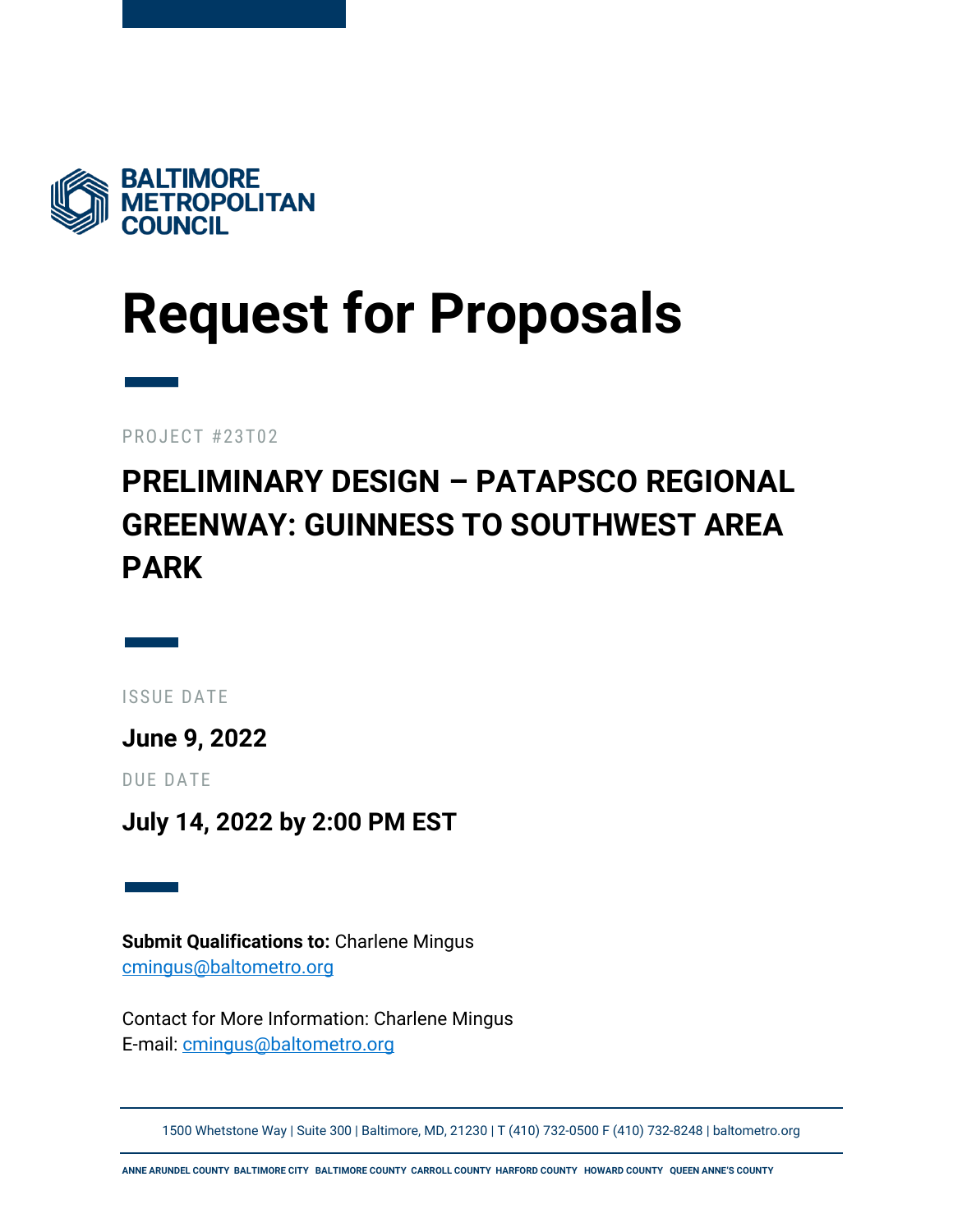PROJECT #23T02

Due Date: 7-14-22

Request for Proposals

### **Table of Contents**

| Task 8 - Design Review, Continued Design Directions, and Data Delivery 11 |  |
|---------------------------------------------------------------------------|--|
|                                                                           |  |
|                                                                           |  |
|                                                                           |  |
|                                                                           |  |
|                                                                           |  |
|                                                                           |  |
|                                                                           |  |
|                                                                           |  |
|                                                                           |  |
|                                                                           |  |
|                                                                           |  |
|                                                                           |  |
|                                                                           |  |
|                                                                           |  |
|                                                                           |  |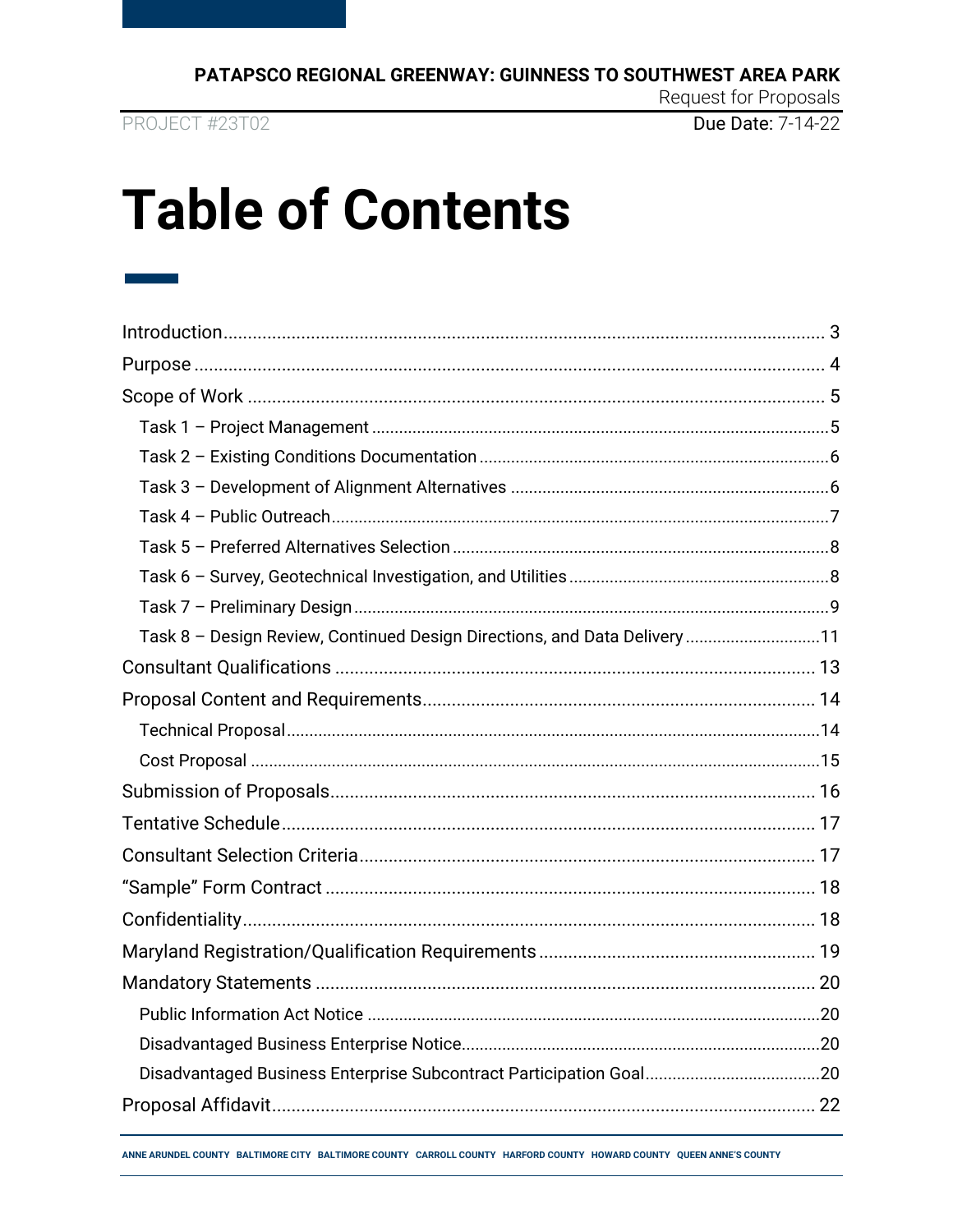—

PROJECT #23T02 **Due Date: 7-14-22** 

Request for Proposals

### <span id="page-2-0"></span>**Introduction**

BMC is a private nonprofit organization committed to identifying regional interests and developing collaborative strategies through plans and programs, which will improve the quality of life and economic vitality throughout the region. BMC's Board of Directors includes the Mayor of Baltimore City, Executives of Anne Arundel, Baltimore, Harford and Howard counties, a Carroll County Commissioner, a Queen Anne's County Commissioner, a Delegate and Senator from the State of Maryland, and a gubernatorial appointee.

The Baltimore Regional Transportation Board (BRTB) is the designated Metropolitan Planning Organization (MPO) for the Baltimore region. The members consist of designated representatives from Baltimore City, Anne Arundel County, Baltimore County, Carroll County, Harford County, and Howard County, Queen Anne's County, the City of Annapolis, plus the Maryland Department of Transportation, the Maryland Department of the Environment, the Maryland Department of Planning, the Maryland Transit Administration, and Harford Transit. The Baltimore Metropolitan Council (BMC) staff provides technical support to the BRTB.

The work of BMC staff includes



transportation forecasting and analysis, economic and demographic research, computer mapping applications, air and water quality programs, multimodal planning, cooperative purchasing, workforce development, housing, and rideshare coordination.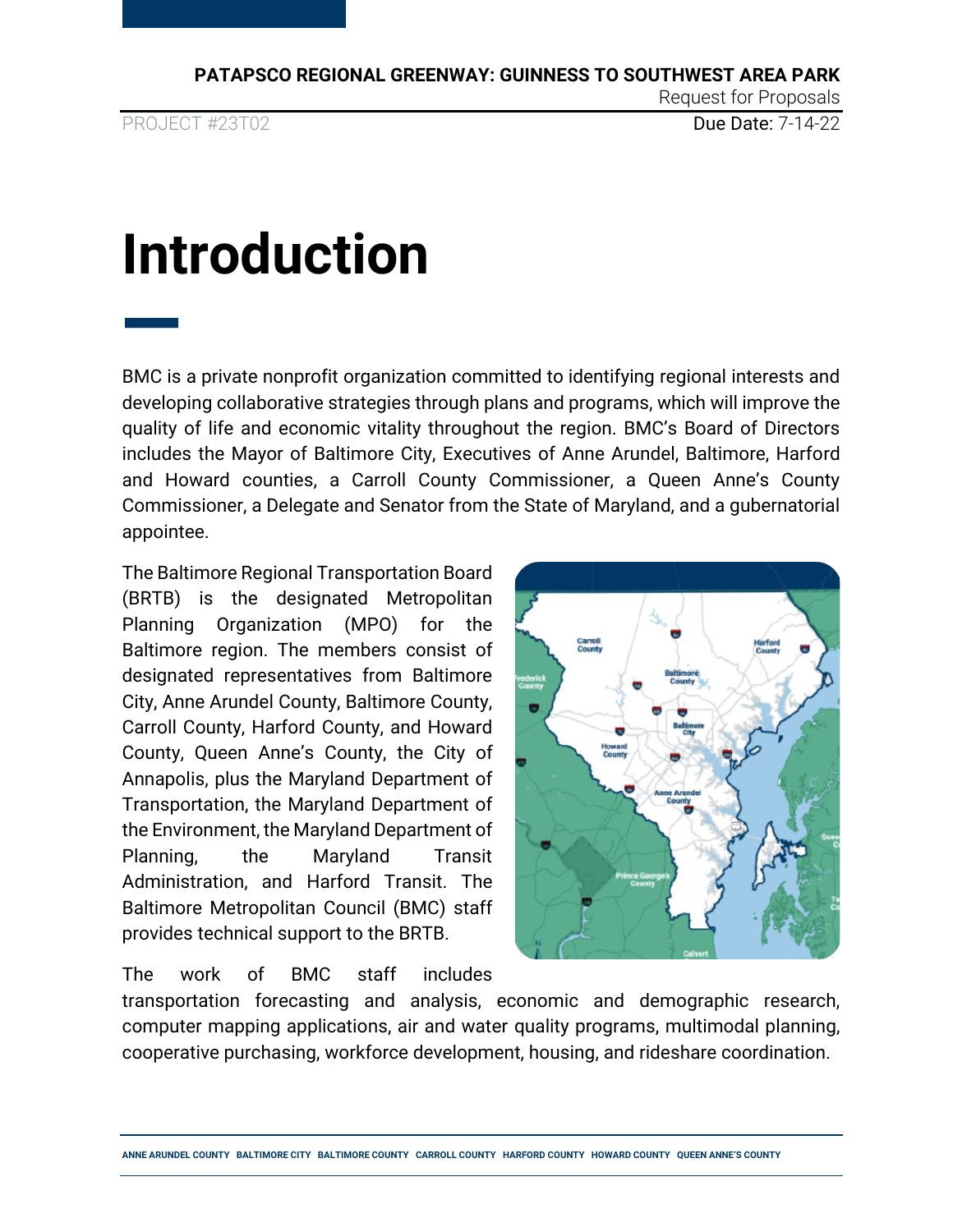—

PROJECT #23T02 **Due Date: 7-14-22** 

Request for Proposals

### <span id="page-3-0"></span>**Purpose**

The Baltimore Metropolitan Council (BMC) is soliciting proposals from a qualified and experienced consultant, or consultant team, to provide professional services for the preliminary design of a segment of the Patapsco Regional Greenway (PRG) from Guinness Open Gate Brewery (Guinness) to Southwest Area Park in Baltimore County, Maryland. The alignment will include connections to existing and planned trails.

The selected consultant will have experience in the development of all phases of shareduse paths, sidewalks, and on-road bicycle facilities – including concept development, design, public outreach, and permitting.

The work will include identification of wetlands, biological and cultural resources inventories, flood plain delineation, and special status species. The scope of work also includes alternatives analysis/preferred route selection, survey, preliminary engineering designs, and cost estimates for a 30% level design that meet all federal requirements for use of FHWA funding for later stages of development/construction.

The selected alignment from Guinness to Southwest Area Park will create a bicycle and pedestrian shared-use path comfortable for all ages and abilities. The segment primarily follows a BGE maintenance access road and in some locations the BGE utility corridor. The western extent of the segment will connect with the PRG: Elkridge to Guinness segment, which has 30% design completed. The eastern extent of the Guinness to Southwest Area Park segment will connect to the Patapsco Light Rail station and a planned bicycle and pedestrian bridge over Patapsco Avenue. A spur around the BGE Pumphrey Training Center will provide a route southward toward potential connections to Anne Arundel County.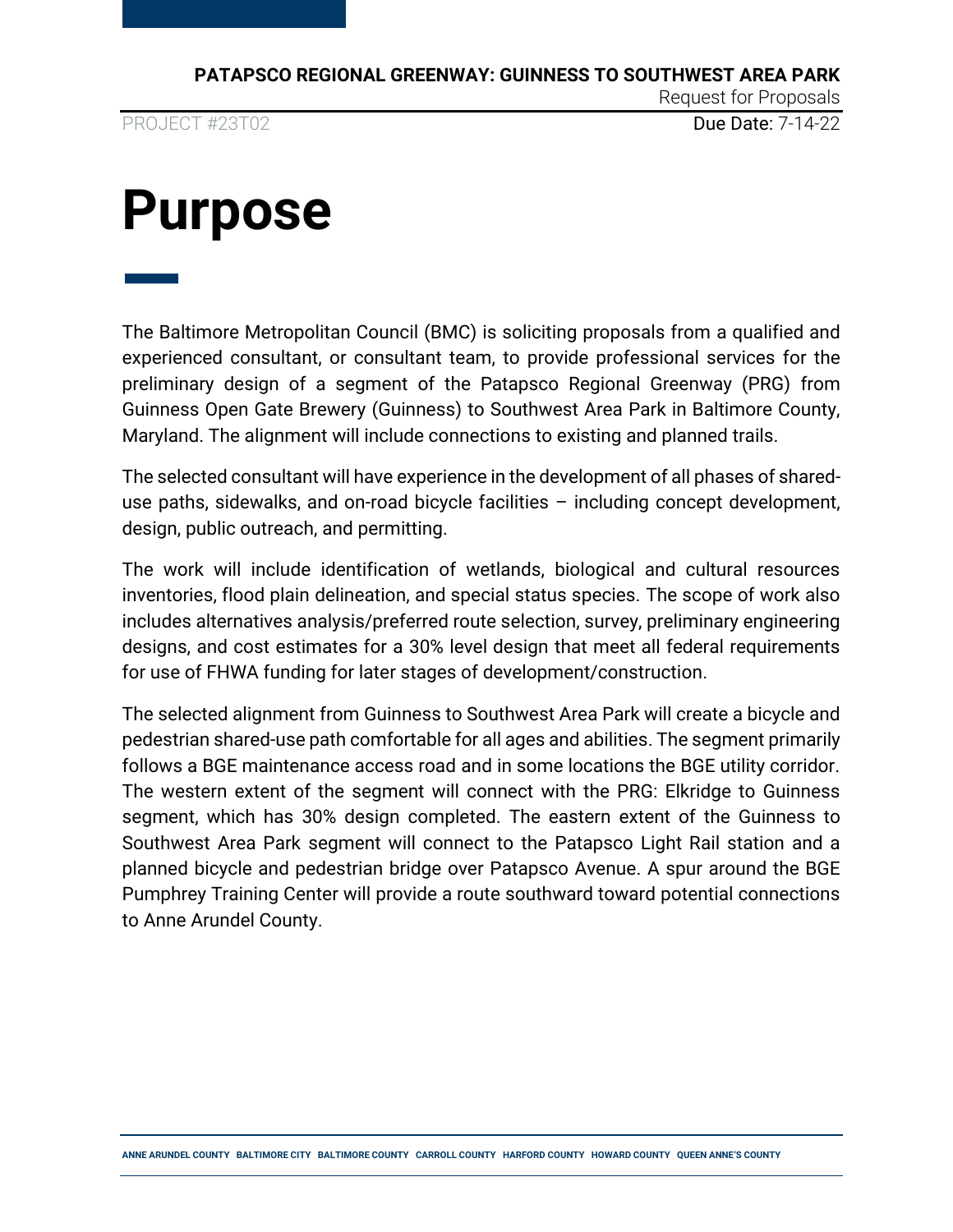# <span id="page-4-0"></span>**Scope of Work**

— The Consultant shall provide preliminary design drawings for a section of the Patapsco Regional Greenway that will include a paved shared-use path from the Guinness Open Gate Brewery (Guinness), through to Southwest Area Park, and connecting to the Patapsco Light Rail Station and a planned bicycle and pedestrian bridge over Patapsco Avenue (see mapping, pages 68-69 and 72-77, and ID# 24, 30, 31, and 33, pages 119, 125, 126 and 128, of the **Patapsco Regional Greenway Plan**). The proposed Scope of Work shall address the following components.

#### <span id="page-4-1"></span>**Task 1 – Project Management**

The task will be managed by BMC and will include a decision-making Steering Committee consisting of key stakeholders: Baltimore County, BGE, Maryland Park Service, MDOT State Highway Administration, and MDOT Maryland Transportation Authority.

The Consultant shall coordinate with the BMC project manager to schedule and facilitate a kickoff meeting with the Steering Committee, organized by BMC staff, to launch a work program for the project and clarify roles, project schedule, scope of work, deliverables, and project approach.

The Consultant shall communicate progress of the work regularly with the BMC Project Manager, prepare and submit monthly invoicing in the first week of each month following the invoice period, coordinate reviews with the project Steering Committee, and present updates to the Steering Committee at key milestones.

BMC and the Steering Committee will also engage a public advisory group including area businesses, bicycling communities, and property owners prior to general public outreach to inform and build support for the project. The Consultant shall present the alternative alignments and selected alternatives at two such meetings.

Deliverables:

• Preparation and maintenance of project schedule

<sup>1500</sup> Whetstone Way | Suite 300 | Baltimore, MD, 21230 | T (410) 732-0500 F (410) 732-8248 | baltometro.org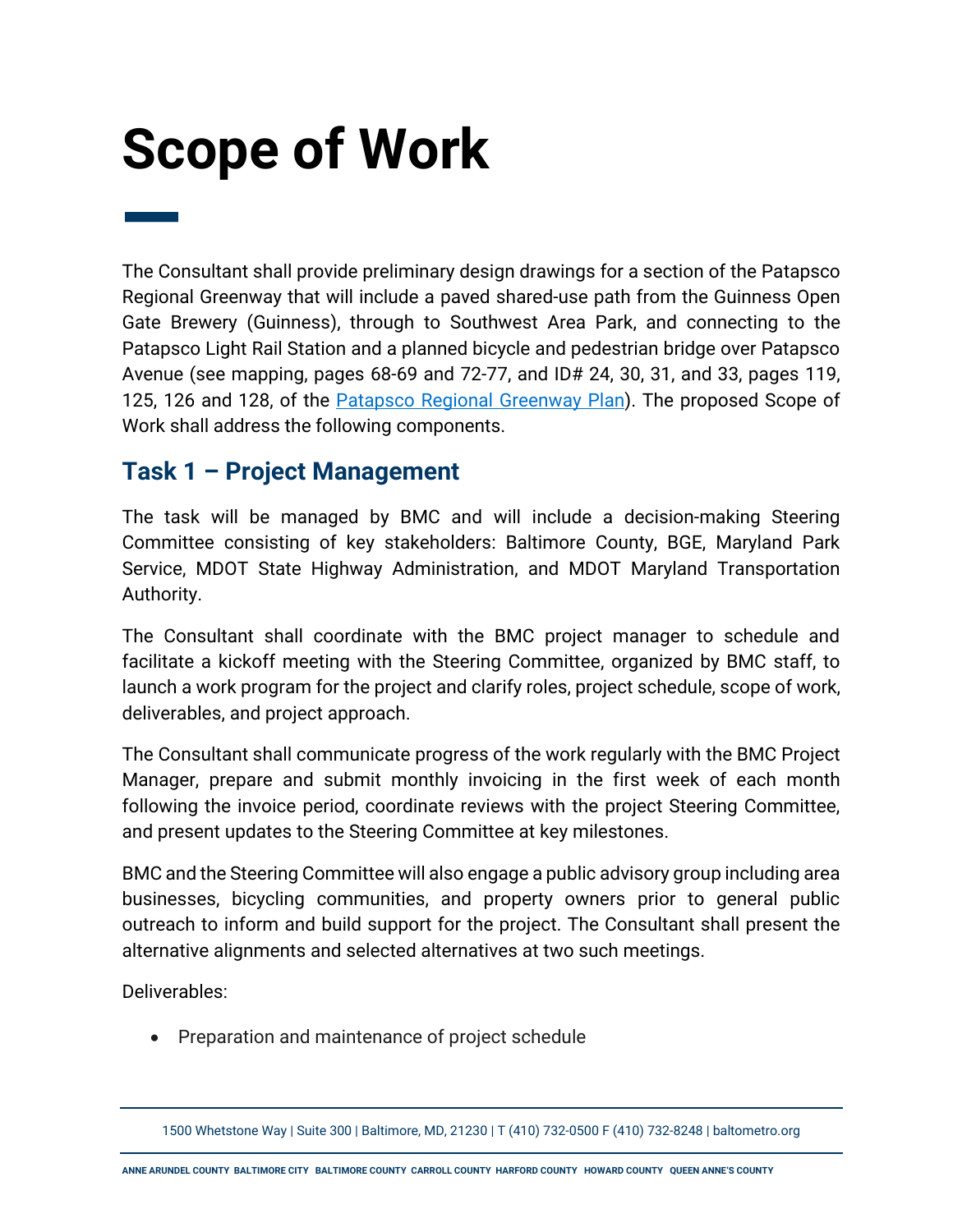PROJECT #23T02 **Due Date: 7-14-22** 

Request for Proposals

- Facilitation of a kickoff meeting and three (3) additional Steering Committee meetings including presentation materials
- Presentation of alignment alternatives and selected alternatives at two (2) public advisory group meetings
- Bi-weekly calls between BMC Project Manager and Consultant Project Manager (and key team members as needed)
- Submittal of monthly invoices
- Meeting minutes

#### <span id="page-5-0"></span>**Task 2 – Existing Conditions Documentation**

Conduct desktop surveys and verify existing conditions through GIS data and site visits to identify potential historic structures or archeological sites; wetlands, waterways and floodplains; and threatened and endangered species (USFWS IPaC, MDNR Wildlife & Heritage and Environmental Review Division coordination); and right-of-way, property boundaries and easements within the project area. Formal, agency-reviewed field delineations are not included in this scope of work.

Deliverables:

- Existing conditions summary and GIS mapping to be included in Technical Memorandum #1 as described in Task 3
- Correspondence with agencies

#### <span id="page-5-1"></span>**Task 3 – Development of Alignment Alternatives**

Develop concept alignment alternatives and/or options for the approximately 6.4 mile segment including shared use paths and pedestrian and bicycle crossing treatments, such as high-visibility crossings. The segment primarily follows the BGE utility corridor utilizing an existing maintenance road. In addition, the segment includes crossings at Hammonds Ferry Road, MD 648 (Annapolis Road), and MDOT MTA Light Rail tracks. The segment will potentially include a 1,000-foot boardwalk to avoid a steep slope between the Amtrak Northeast Corridor tracks and Herbert's Run and include an approximately 100-foot bridge over Herbert's Run. The segment passes beneath I-195 and I-695,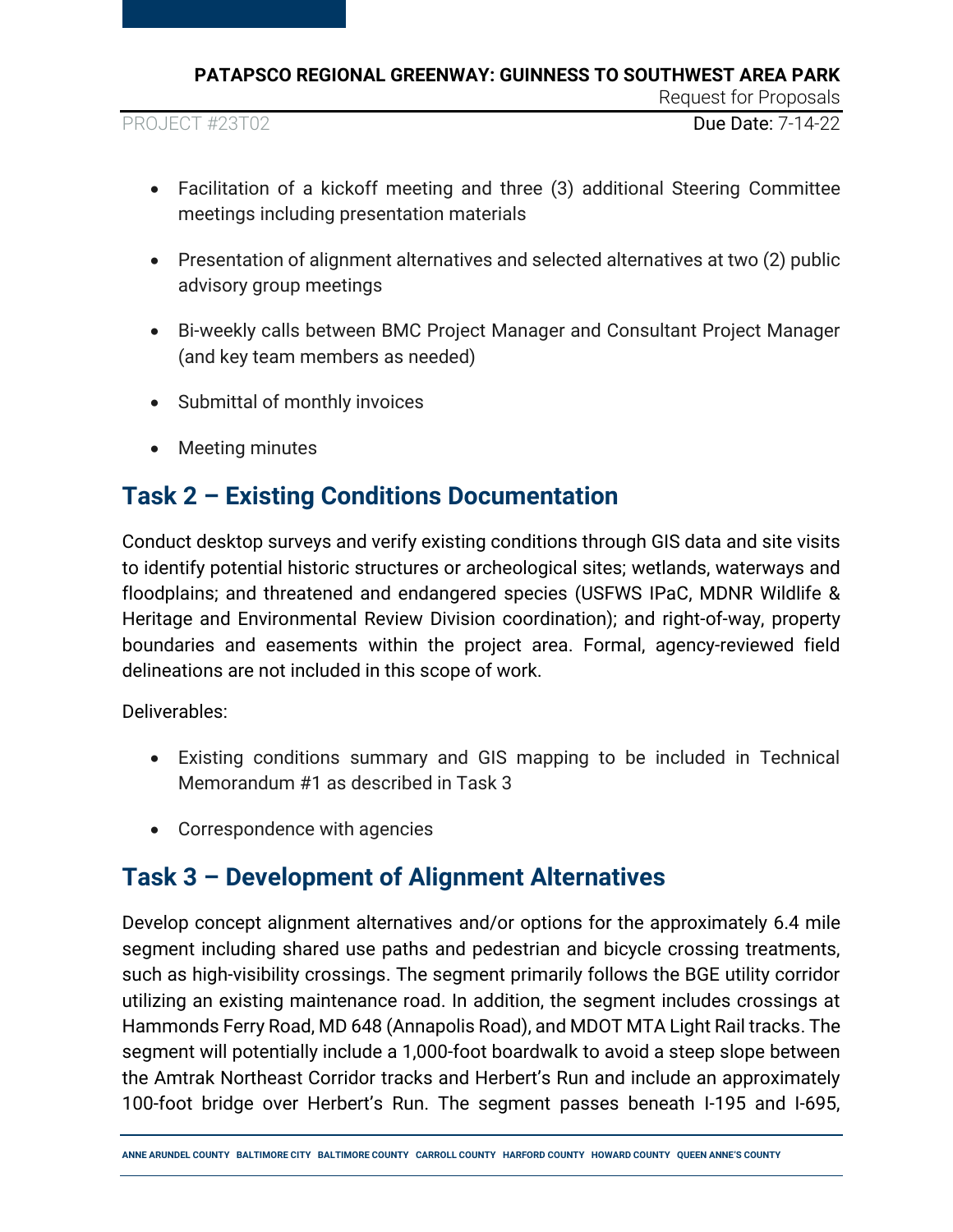PROJECT #23T02 **Due Date: 7-14-22** 

Request for Proposals

Amtrak's Northeast Corridor, MD 295 (Baltimore-Washington Parkway), and I-895 (Harbor Tunnel Thruway). Coordination with MDOT MTA is needed to explore a connection from the segment to the Patapsco Light Rail station and a planned bicycle and pedestrian bridge over Patapsco Avenue.

For each alignment and option, describe the opportunities and challenges. Consider environmental challenges such as frequent flooding and wetlands as well as maintenance responsibilities; provide design considerations to mitigate risks and enhance opportunities. Include a maintenance plan with an annual maintenance budget.

Deliverables:

- Maps and descriptions of existing conditions, alternative alignments, and preliminary cost estimates to be presented to the Steering Committee
- Technical Memorandum #1 Concept Alternatives including:
	- o Project overview
	- o Narrative and mapping of existing conditions
	- o Alternative alignments and options capturing input from the Steering Committee
	- o Preliminary construction and maintenance cost estimates

### <span id="page-6-0"></span>**Task 4 – Public Outreach**

Conduct two (2) public outreach/comment periods (virtual or in-person meeting format to be determined) following Task 3 and Task 7. The first outreach period will solicit input on alternative alignments and options. The second outreach period will present the final design and solicit input on design details. BMC and our partners will advertise the public outreach events.

Prepare GIS mapping and narratives for project background, existing conditions, and initial alternative alignments for the first meeting and/or comment period. Prepare updated mapping for second meeting and/or comment period.

Prepare two online surveys for public input.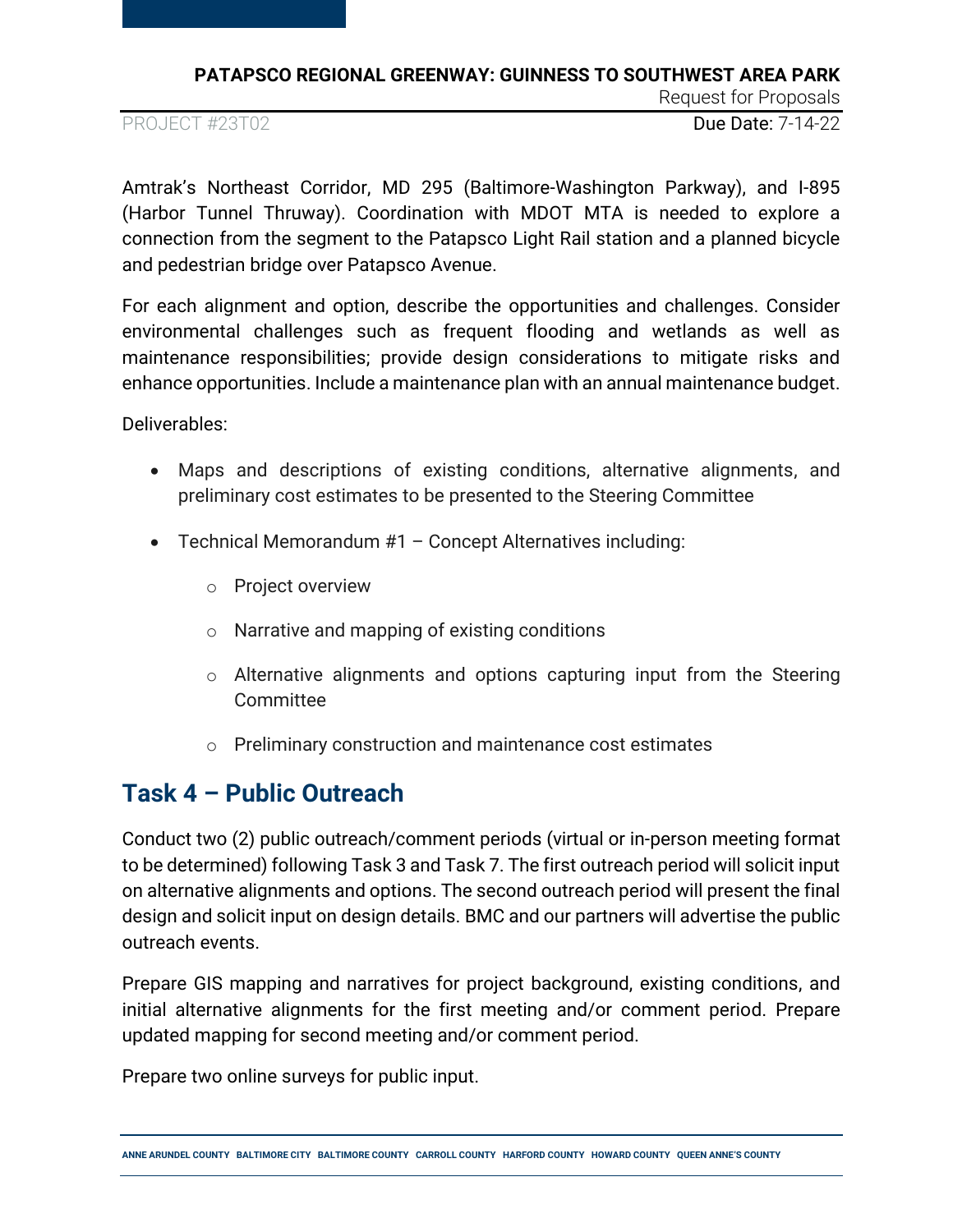PROJECT #23T02 **Due Date: 7-14-22** 

Request for Proposals

Deliverables:

- GIS files and narratives for project background, existing conditions, initial, and selected alternative alignments
- In-person or virtual presentations
- Project overview in ArcGIS Storymap
- Two electronic surveys
- Documentation of comments
- Meeting display boards (if in-person)

### <span id="page-7-0"></span>**Task 5 – Preferred Alternatives Selection**

Based on input from the Steering Committee, public advisory group, and the public, preferred alignments will be selected to proceed with preliminary design.

Deliverables:

- Technical Memorandum #2 Preferred Alternatives:
	- o Document Steering Committee and public advisory group input
	- o Consolidated public comments leading to the preferred alignments selection
	- o Description and mapping of preferred alignments/options

### <span id="page-7-1"></span>**Task 6 – Survey, Geotechnical Investigation, and Utilities**

A topographic survey will be taken along the selected alignment at a variable width using MDOT SHA standards and should develop 1-foot contours and a digital terrain model (DTM). Environmental features (wetlands, floodplains, and Waters of the US) will also be surveyed for this segment.

Right-of-way/boundary survey may be based on available GIS data as long as the selected alignments remains within or near public or utility right-of-way.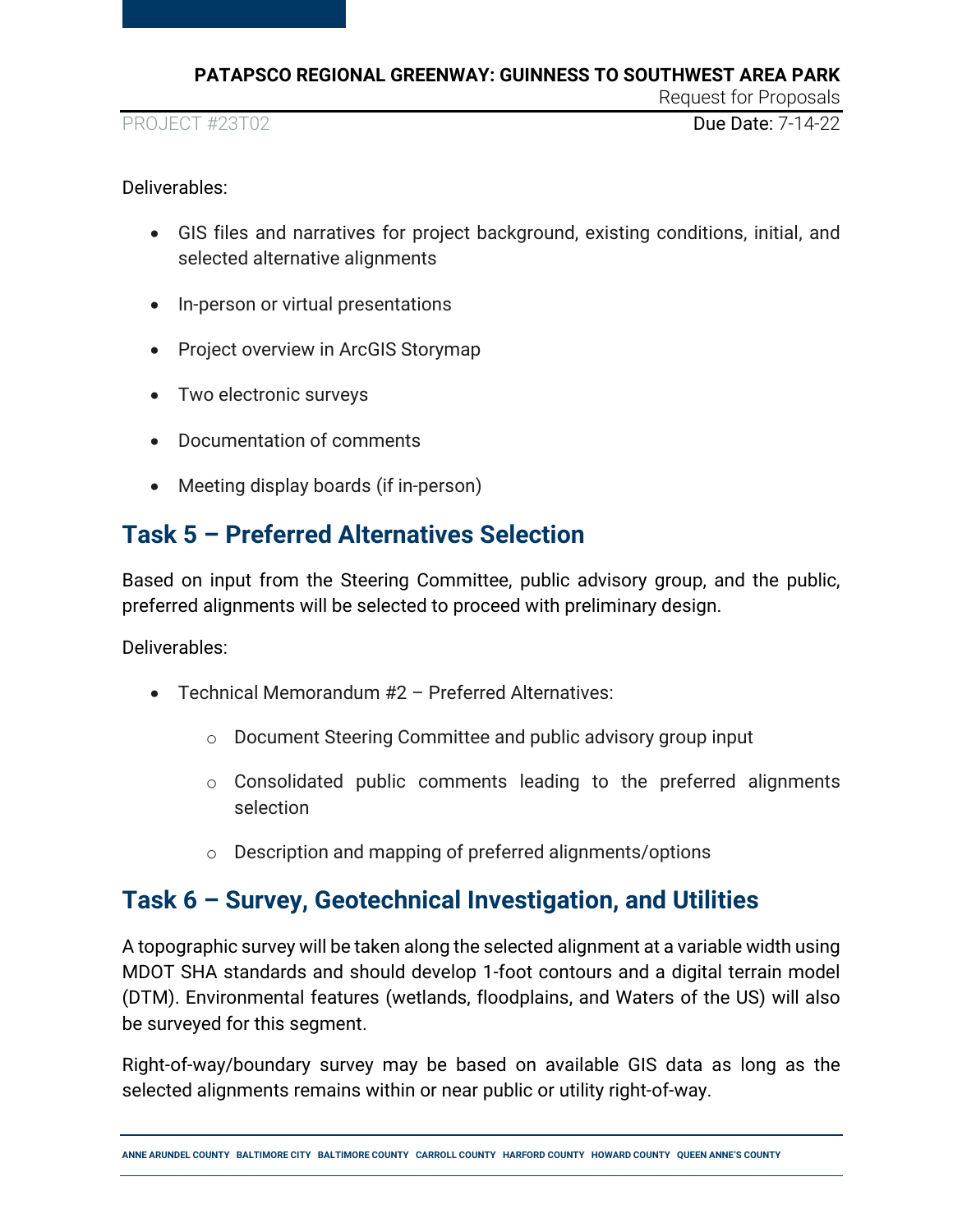PROJECT #23T02 **Due Date: 7-14-22** 

Request for Proposals

For each of the preferred alignments, conduct preliminary geotechnical investigation/ borings to more accurately locate storm water management facilities and identify areas where structures (boardwalks, bridge structures) will be located throughout the project area. Assume approximately 12 borings.

Conduct a Quality Level B subterranean utility exploration for the segment.

Deliverables:

- Topographic survey
- Environmental survey
- Geotechnical investigation
- Utility locations

### <span id="page-8-0"></span>**Task 7 – Preliminary Design**

Based on survey data collected under Task 6, the preliminary design of the preferred alignment will include:

- Preliminary Design Plans
	- $\circ$  Title sheets
	- o General notes, abbreviations
	- o Typical sections
	- o Geometry
	- o Preliminary greenway plans
	- o Cut/fill lines
	- o Limits of work (including existing and proposed ROW lines)
	- o Preliminary drainage details and drainage profiles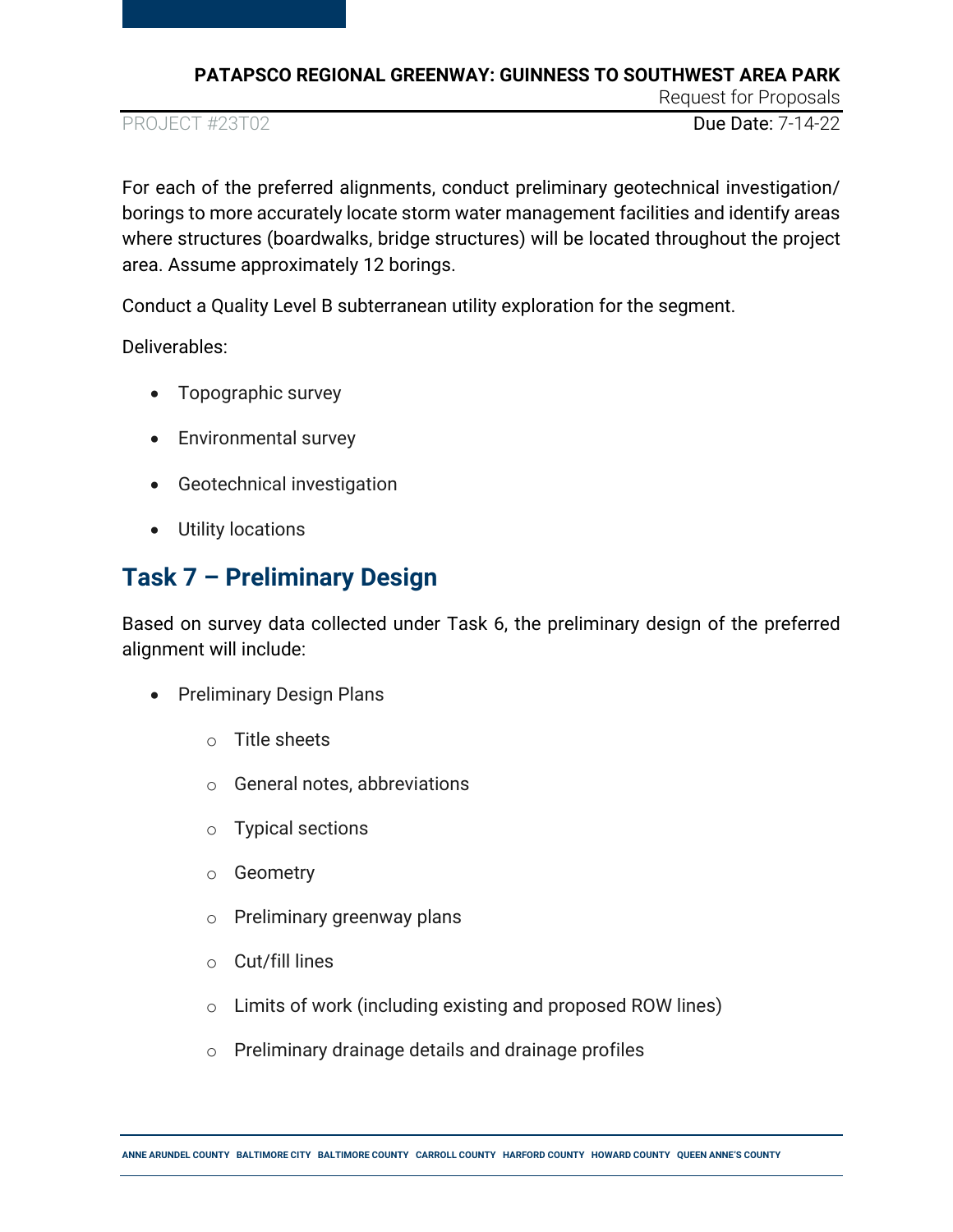PROJECT #23T02 **Due Date: 7-14-22** 

Request for Proposals

- o Maintenance of traffic (preliminary sequence of construction as applicable)
- o Preliminary signing and pavement marking
- o Preliminary erosion and sediment control
- o Preliminary stormwater management plans
- o Preliminary structural plans and details (boardwalks, bridges, retaining walls)
- o Preliminary landscape plans
- o Grading table
- o Cross sections
- o Utilities
- Construction cost estimate (with 25% contingency)
- Listing of anticipated environmental permits and approvals
- Stormwater management concept report

#### Deliverables:

- One (1) full-size and four (4) half-size, hard copy design plan set
- One electronic copy of each design plan set
- Digital design files (CADD)
- Cost estimates
- Sediment and stormwater management concept report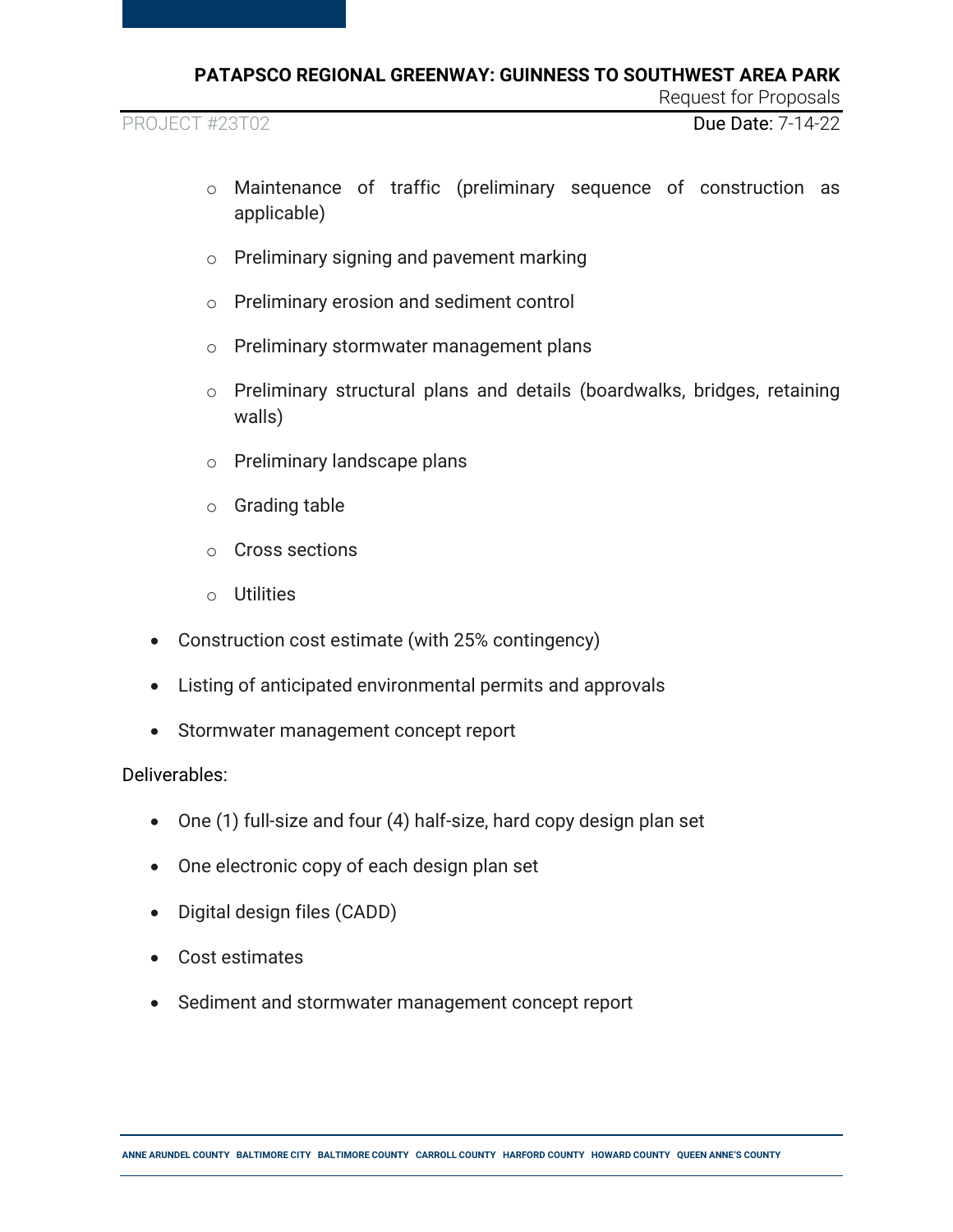PROJECT #23T02 **Due Date: 7-14-22** 

Request for Proposals

### <span id="page-10-0"></span>**Task 8 – Design Review, Continued Design Directions, and Data Delivery**

Following the public outreach period, coordinate review of the project with BMC and the Steering Committee. Design comments will not be incorporated into the final deliverable but will be documented in a technical memorandum for inclusion in subsequent design phases. The technical memorandum for continued design will also include anticipated approvals/permits required, additional survey needs, and a checklist to complete design.

Transfer the ArcGIS StoryMap and any associated web maps and images to BMC. A copy of the StoryMap and associated web maps should be transferred to the BMC organizational ArcGIS Online account using the third-party ArcGIS Assistant in coordination with BMC GIS staff. A copy of the geospatial data used in the web maps should be delivered in a file geodatabase. A copy of all images used in the StoryMap should be delivered as well.

Deliver a shapefile or geodatabase of the final selected trail alignment and alternative alignments.

Deliverables:

- One (1) design review meeting with BMC and the Steering Committee
- Technical Memorandum #3 Preliminary Design Summary:
	- o Summarize comments on preliminary design plans and prepare design completion checklist including
		- **EXECUTE:** Anticipated permits/approvals
		- **Additional survey needs**
		- **Erosion and sediment control**
		- **Storm water management design**
		- Additional drainage design
		- **Structural design (as applicable)**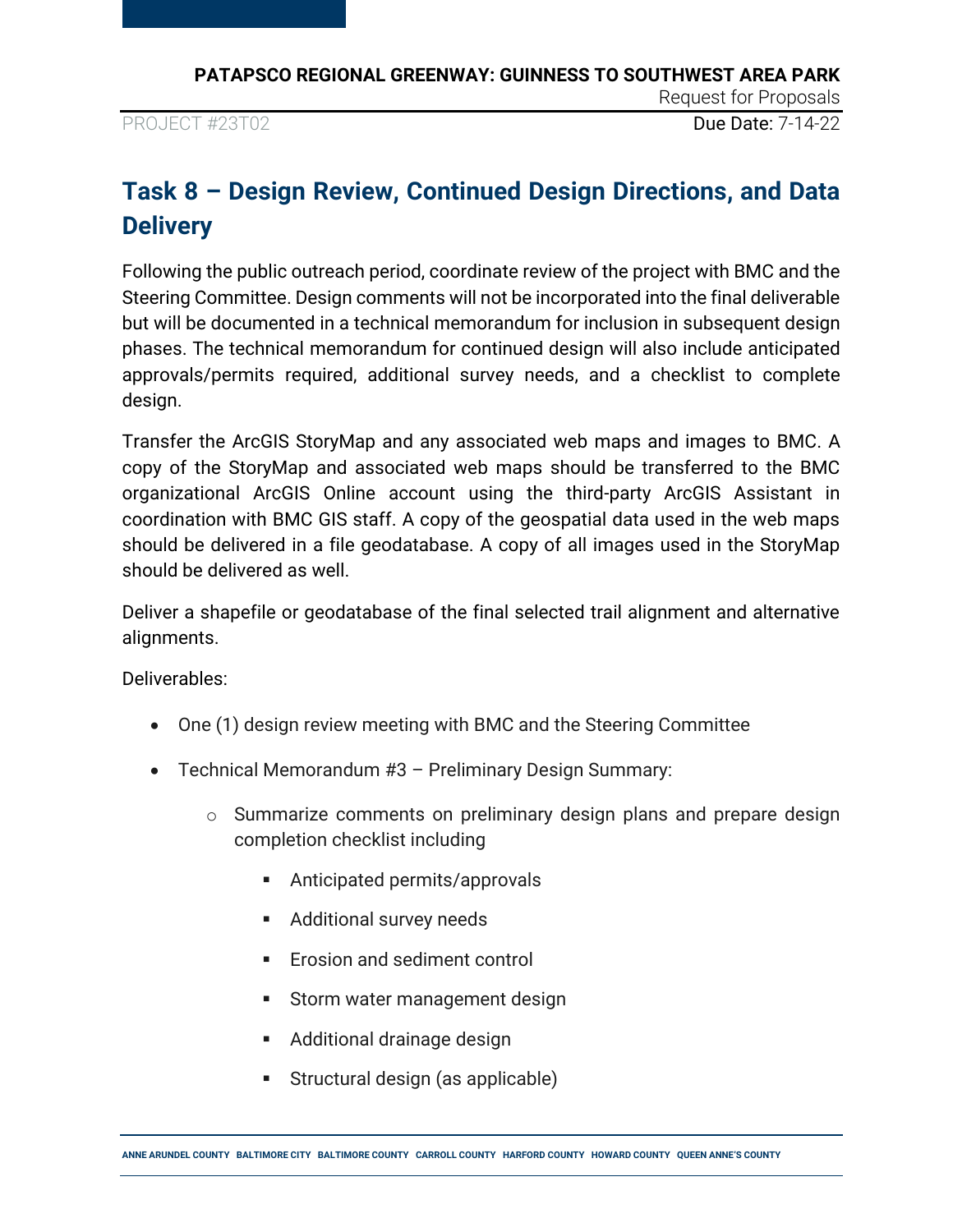PROJECT #23T02 Due Date: 7-14-22

Request for Proposals

- **Maintenance of traffic**
- **Landscaping design**
- **Lighting design**
- **Signing and marking**
- **Cross sections**
- Plats
- Other items required to complete design
- o Geotechnical Investigation Report
- Transfer ArcGIS data, Storymap, and any associated web maps and images to BMC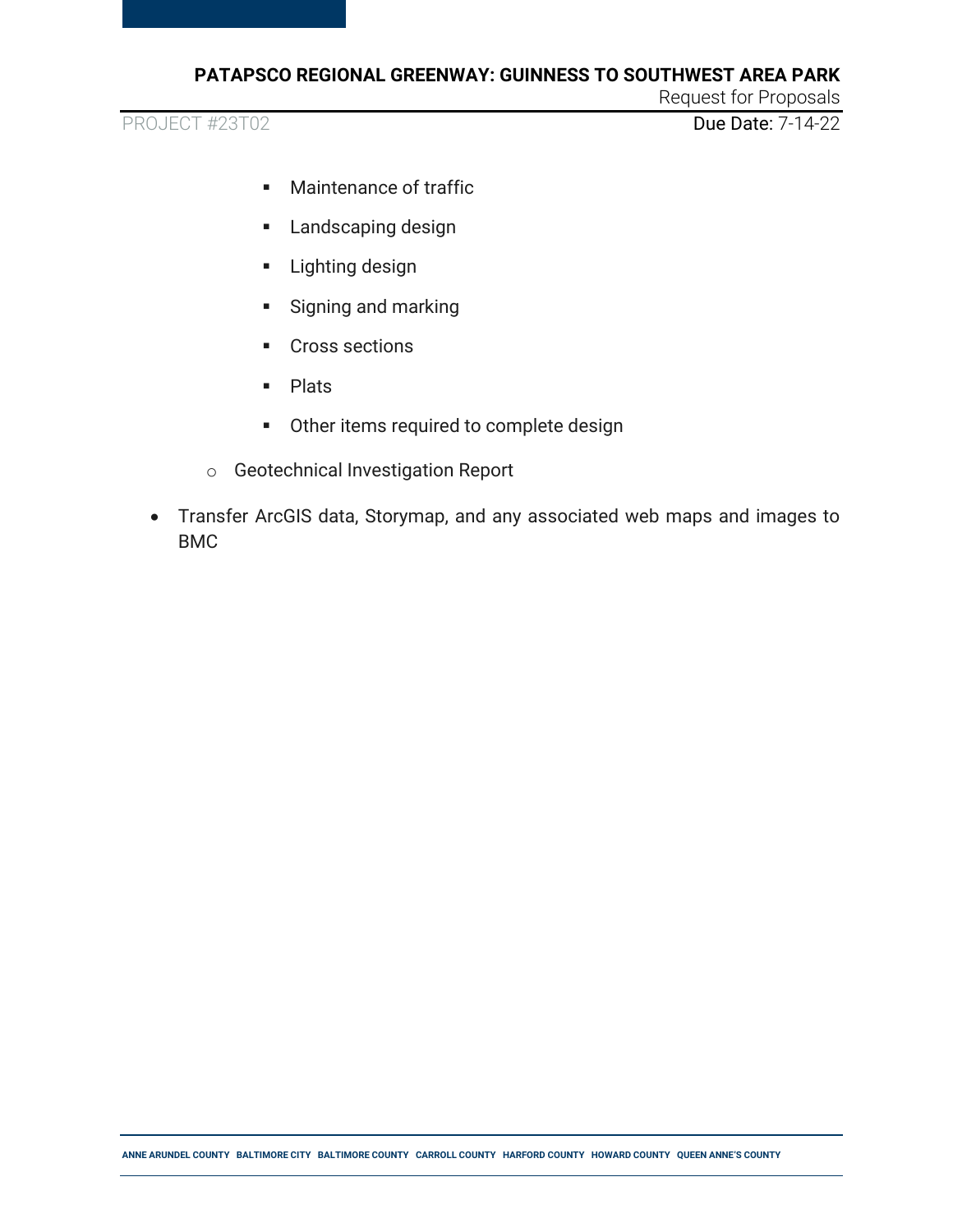# <span id="page-12-0"></span>**Consultant Qualifications**

— BMC is seeking a firm, or team, with demonstrated experience in regional trail planning and design of shared use paths and pedestrian and bicycle crossing treatments; environmental and cultural resource planning; and coordination of local government, state agencies and other stakeholders in Maryland. A qualified applicant shall possess the requisite technical capability and professional expertise to provide the type of services required and outlined in this Scope of Work.

The Consultant should possess demonstrated knowledge of NACTO *Urban Bikeway Design Guide*, AASHTO *1999 Guide for the Development of Bicycle Facilities* and *2004 Guide for the Planning, Design, and Operation of Pedestrian Facilities*, and *Manual on Uniform Traffic Control Devices*.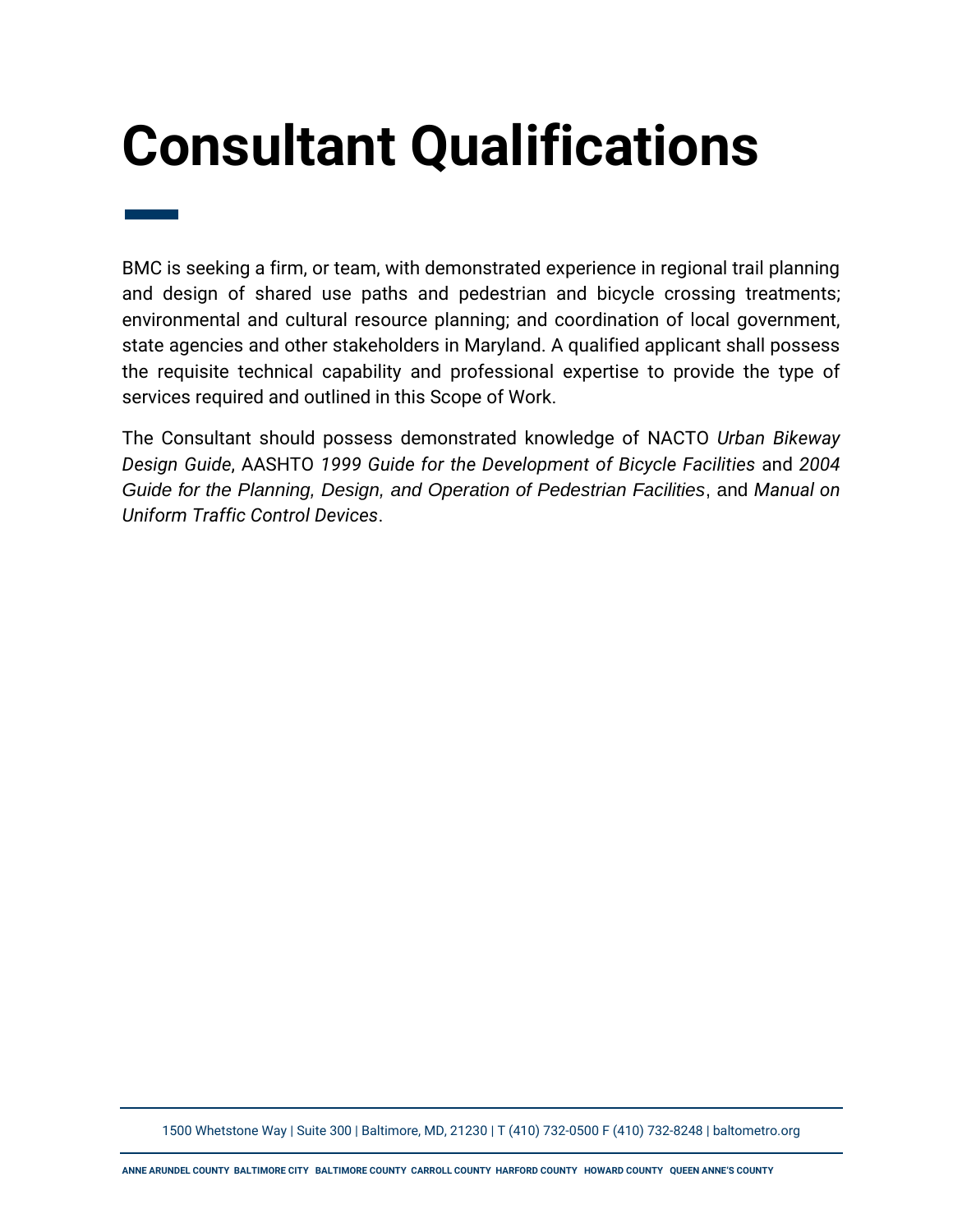# <span id="page-13-0"></span>**Proposal Content and Requirements**

— The proposal should consist of two separate parts: (1) a Technical Proposal; and (2) a Cost Proposal. Each offeror shall submit by electronic mail a digital copy of their technical proposal and cost proposal saved in separate electronic files. Proposals shall meet, at a minimum, the following requirements.

### <span id="page-13-1"></span>**Technical Proposal**

The Technical Qualifications should contain the following:

- *Cover Letter*  signed by an executive with authority to commit the offeror and stating the period for which the proposal is valid. (1 page maximum)
- *Work Program* Offerors shall provide a discussion of each task to be undertaken, how the task will be performed and the task products to be provided. An overall schedule of work should be developed. Offerors may include but are not limited to the identified project tasks. Offerors are encouraged to suggest modifications that would facilitate a successful work program. The work program shall be limited to 15 pages in length single spaced. The cover page and table of contents will not be counted toward the page limit.
- *Experience and Qualification* The offeror shall list its qualifications with regard to the selection criteria identified in this RFP. The summary should contain: (a) information on projects of similar nature that offeror has completed, including brief descriptions, dates, and names of contact persons. In project descriptions, identify the roles of the identified project manager and key personnel. Please include links to relevant work if possible, and (b) the resumes of proposed project manager and key team personnel, which count toward the page limits. (8 pages maximum)
- *Project Management*  Designation of a project manager and the responsibilities of the manager and key personnel. Provide a summary of qualifications of the

<sup>1500</sup> Whetstone Way | Suite 300 | Baltimore, MD, 21230 | T (410) 732-0500 F (410) 732-8248 | baltometro.org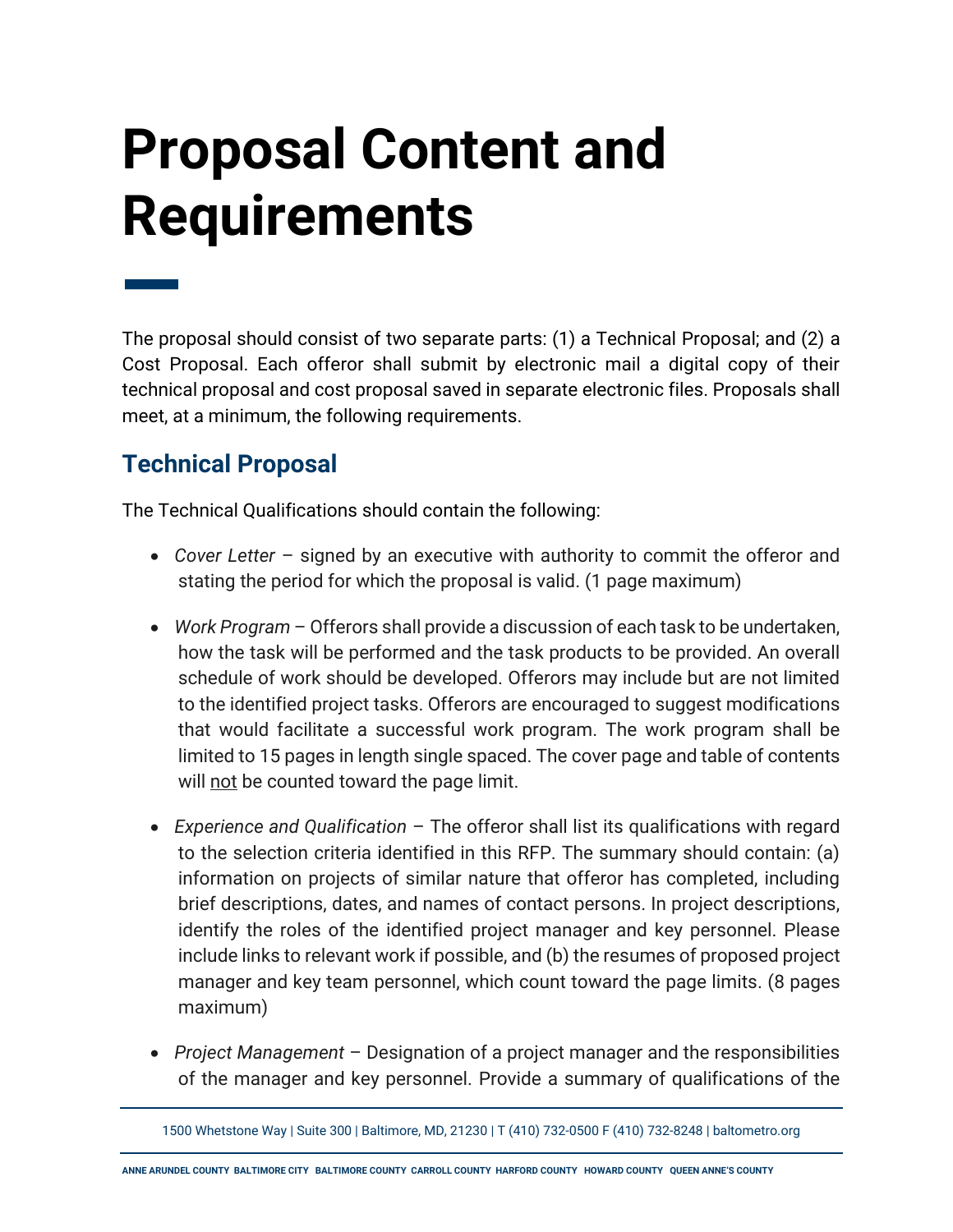PROJECT #23T02 **Due Date: 7-14-22** 

Request for Proposals

project manager and key staff for each firm. Note that the resulting contract will require commitment of the specified personnel. (5 pages maximum)

- *DBE Participation*  The program for assuring the maximum opportunity for participation by Disadvantaged Business Enterprises (DBEs) in accord with BMC's goals shall be presented. See the section of MANDATORY STATEMENTS for statement of DBE participation goals.
- *Other Information* Any other material that the offeror wishes to provide. Please limit to relevant information. (4 pages maximum)

The body/narrative of all documents will be formatted to a 12-point font size. Headers and cover pages may utilize larger font sizes. Cover or divider pages without content will not be counted toward the page limits. Digital signatures are acceptable for all documents.

#### <span id="page-14-0"></span>**Cost Proposal**

The Cost Proposal should be composed of two parts: (1) Project Budget; and (2) Affidavits and Certifications.

- *Project Budget* Proposers shall provide a price quote as a fixed price in United States dollars. The price quote shall include the number of labor hours and cost by staff member and total hours and cost estimated for each task. Direct costs shall be itemized by category (e.g., travel, per diem, printing and reproduction, etc.) for the entire project. The contract type is anticipated as fixed price with partial payments paid based on task completion.
- *Affidavits and Certifications* A signed copy of the Proposal Affidavit attached at the end of this RFP shall be included in the Cost Proposal.

BMC reserves the right to reject proposals that do not meet the Technical and Cost Proposal requirements.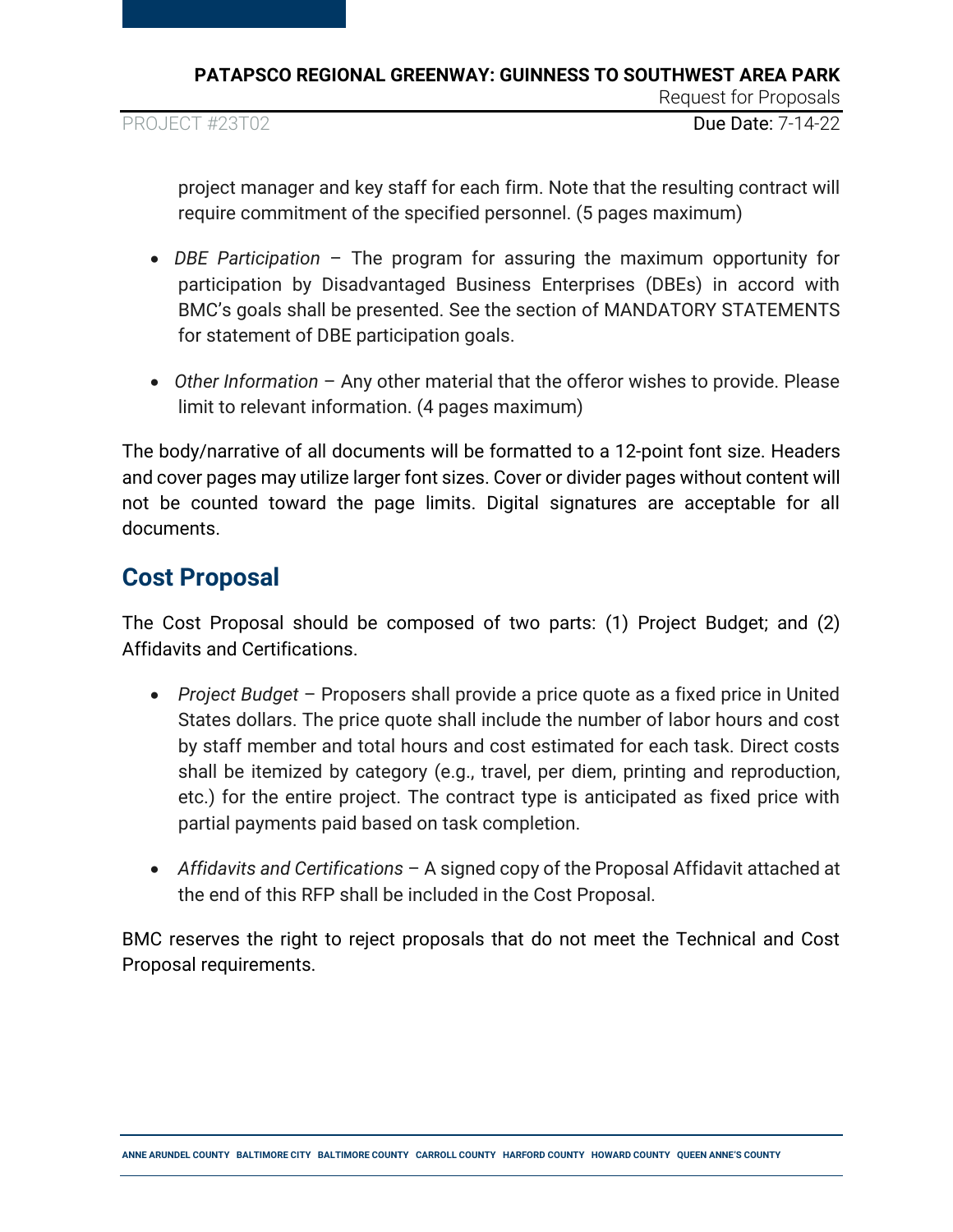# <span id="page-15-0"></span>**Submission of Proposals**

— All offerors shall submit by email two  $(2)$  separate digital electronic files – one  $(1)$  for each of the Technical and Cost Proposals to: [cmingus@baltometro.org.](mailto:cmingus@baltometro.org)

The proposal must be received by BMC no later than 2:00 PM Eastern Standard Time on **July 14, 2022**. Proposals arriving after the deadline will not be accepted. Note that BMC's email will accept files up to 25MB. If your proposal documents exceed 25MB, please upload the documents to a file sharing service and email the link to the files.

Please direct any questions to Charlene Mingus at [cmingus@baltometro.org](mailto:cmingus@baltometro.org) no later than **June 27, 2022**. All questions will be collected and answers will be posted to BMC's website by **June 29, 2022**.

BMC will not pay for the development and submission of proposals in response to this RFP. BMC reserves the right to reject any proposals without cost or detriment to BMC.

The offeror shall not make changes in the specifics put forth in a proposal, including staff participation, without the prior written consent of BMC.

The BMC Staff member listed above shall be the sole point of contact for any offeror during the procurement process.

BMC reserves the right to waive minor irregularities, to negotiate in any manner necessary to best serve the public interest, and to make a whole award, multiple awards, a partial award, or no award. BMC reserves the right to cancel this RFP, in whole or in part, any time before the closing date.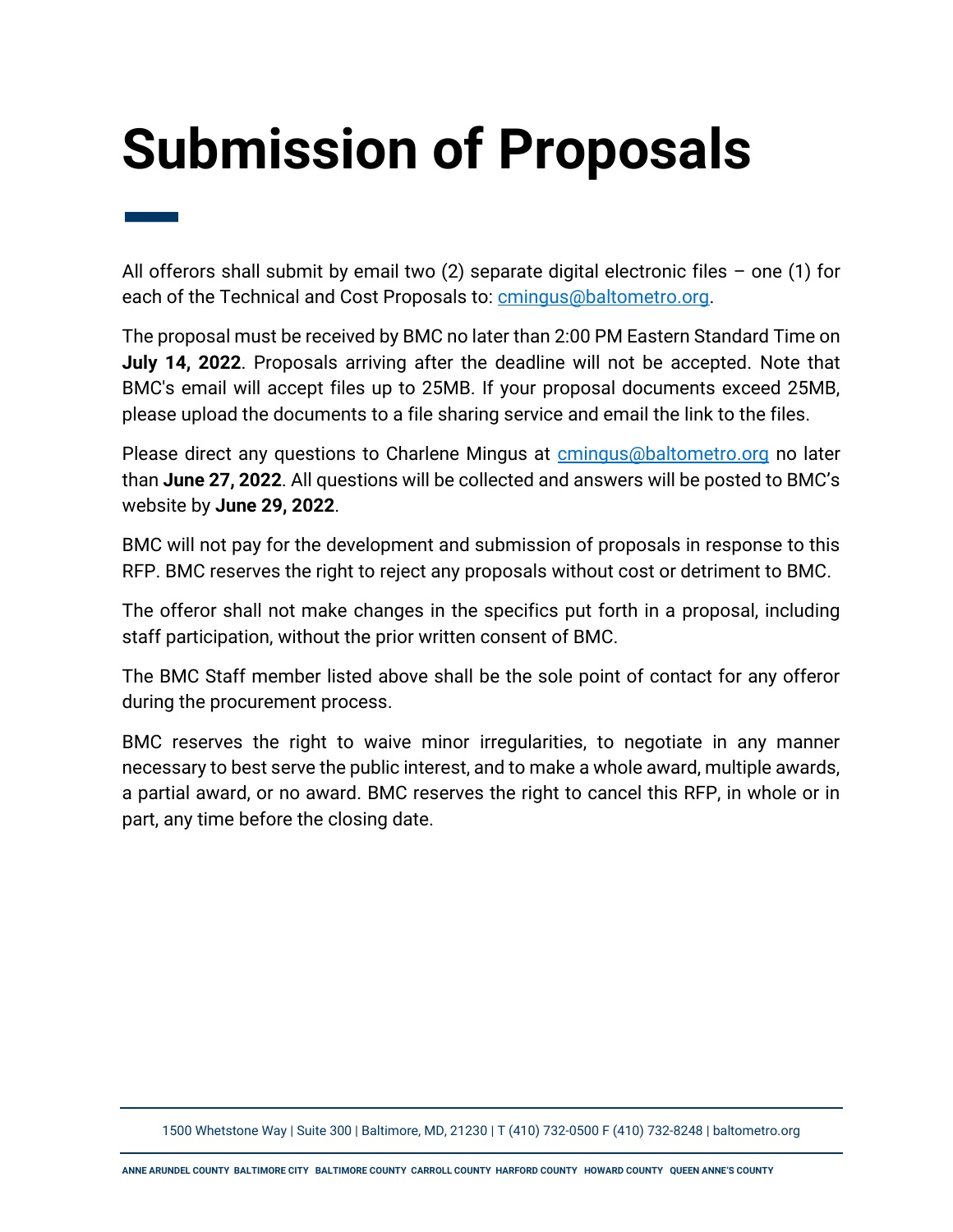## <span id="page-16-0"></span>**Tentative Schedule**

| <b>RFP Issued</b>                  | June 9, 2022             |
|------------------------------------|--------------------------|
| <b>Proposal Questions Due</b>      | June 27, 2022            |
| <b>Answers to Questions Posted</b> | June 29, 2022            |
| <b>Proposals Due</b>               | July 14, 2022, 2:00 p.m. |
| <b>Consultant Selection</b>        | <b>July, 2022</b>        |
| <b>Start of Work</b>               | Mid-August, 2022         |
| <b>Completion of Work</b>          | <b>August 31, 2023</b>   |

### <span id="page-16-1"></span>**Consultant Selection Criteria**

—

All proposals will be evaluated on the basis of technical merit (including areas required within the Technical proposal such as work program, team and personal experience, project management, adherence to RFP and DBE integration) and proposed cost. This is not a low-bid procurement. The FY 2022 UPWP budgeted \$290,000 for the consultant part of this task but proposals will be considered outside of this range if the proposed work program will provide a greatly superior product. BMC staff and/or appropriate project partners will conduct the evaluation of proposals. Technical merit includes work program and approach, as well as staff experience and qualifications. Teaming is permissible but the offeror will be with a single prime contractor.

BMC reserves the right to negotiate with one or more offerors selected on the basis of the initial technical merit and proposed cost. Offerors may be asked to make personal appearances to provide additional information on proposals.

1500 Whetstone Way | Suite 300 | Baltimore, MD, 21230 | T (410) 732-0500 F (410) 732-8248 | baltometro.org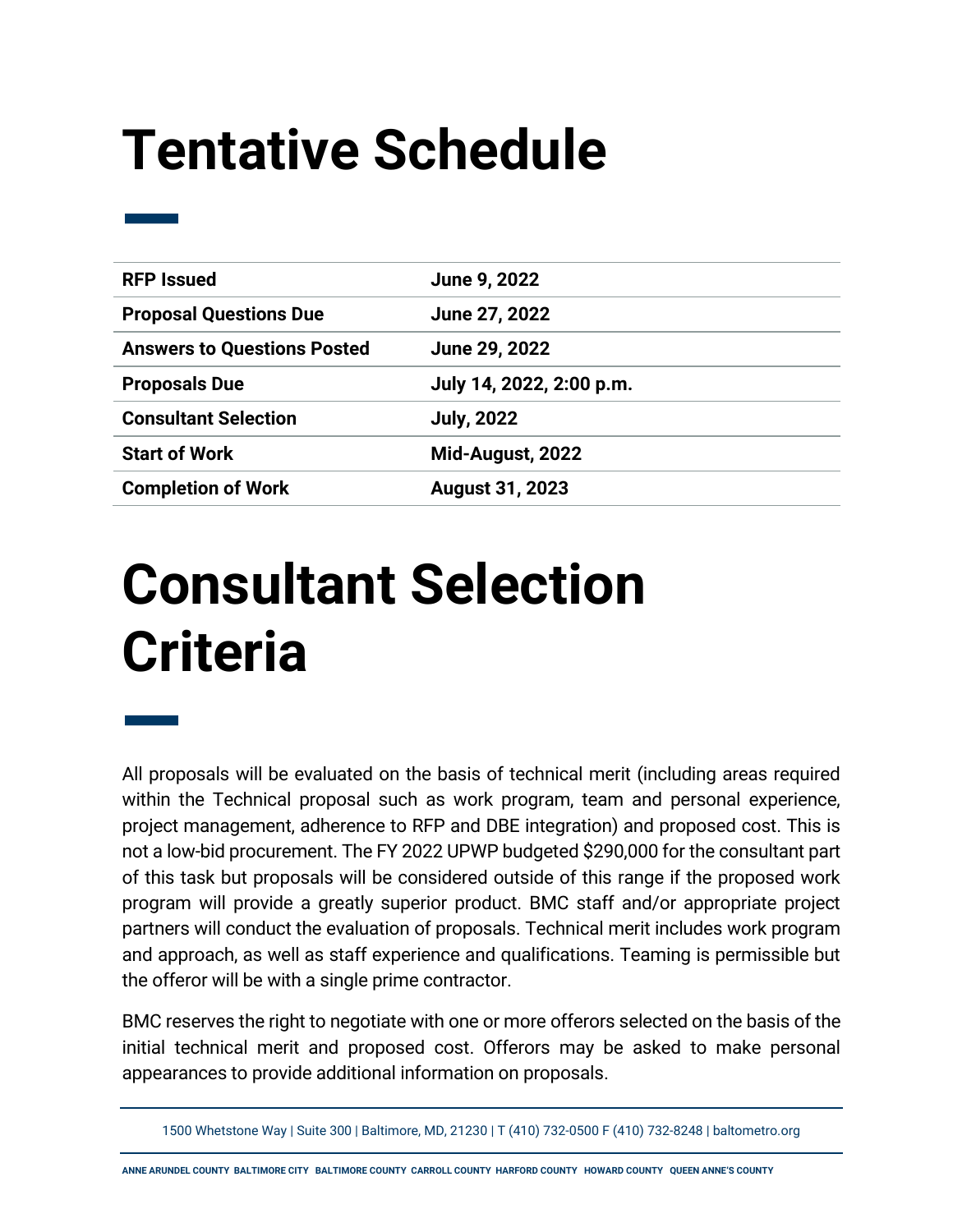PROJECT #23T02 **Due Date: 7-14-22** 

# <span id="page-17-0"></span>**"Sample" Form Contract**

— BMC's form contract is available on BMC's website and is incorporated into this solicitation.

[https://www.baltometro.org/sites/default/files/bmc\\_documents/RFP/sample-rfp](https://www.baltometro.org/sites/default/files/bmc_documents/RFP/sample-rfp-contract_fy2019.pdf)[contract\\_fy2019.pdf](https://www.baltometro.org/sites/default/files/bmc_documents/RFP/sample-rfp-contract_fy2019.pdf)

By the act of submitting a proposal, the offeror expressly acknowledges that he/she/it accepts the terms and conditions as stated in the form contract **unless exceptions are submitted in writing with the proposal**. BMC reserves the right to amend the terms of the form contract as it sees fit during contract negotiation.

The offeror's acceptance of, or deviations from, the form contract terms and conditions are considered during the evaluation and subsequent award.

If the offeror submits an exception that alters BMC's risk, liability, exposure in, or the intent of this procurement, BMC reserves the right in its sole and absolute discretion to deem the offeror non-responsive.

## <span id="page-17-1"></span>**Confidentiality**

— Offerors must specifically identify any portions of their proposals deemed to contain confidential information, proprietary information or trade secrets. Those portions must be readily separable from the balance of the proposal. Such designations will not be conclusive, and offerors may be required to justify why such material should not, upon written request, be disclosed by BMC under the Public Information Act, State Government Article, Title 10, Sub-Title 6, of the Annotated Code of Maryland, as amended. BMC may disclose such information if required by law, court order or subpoena.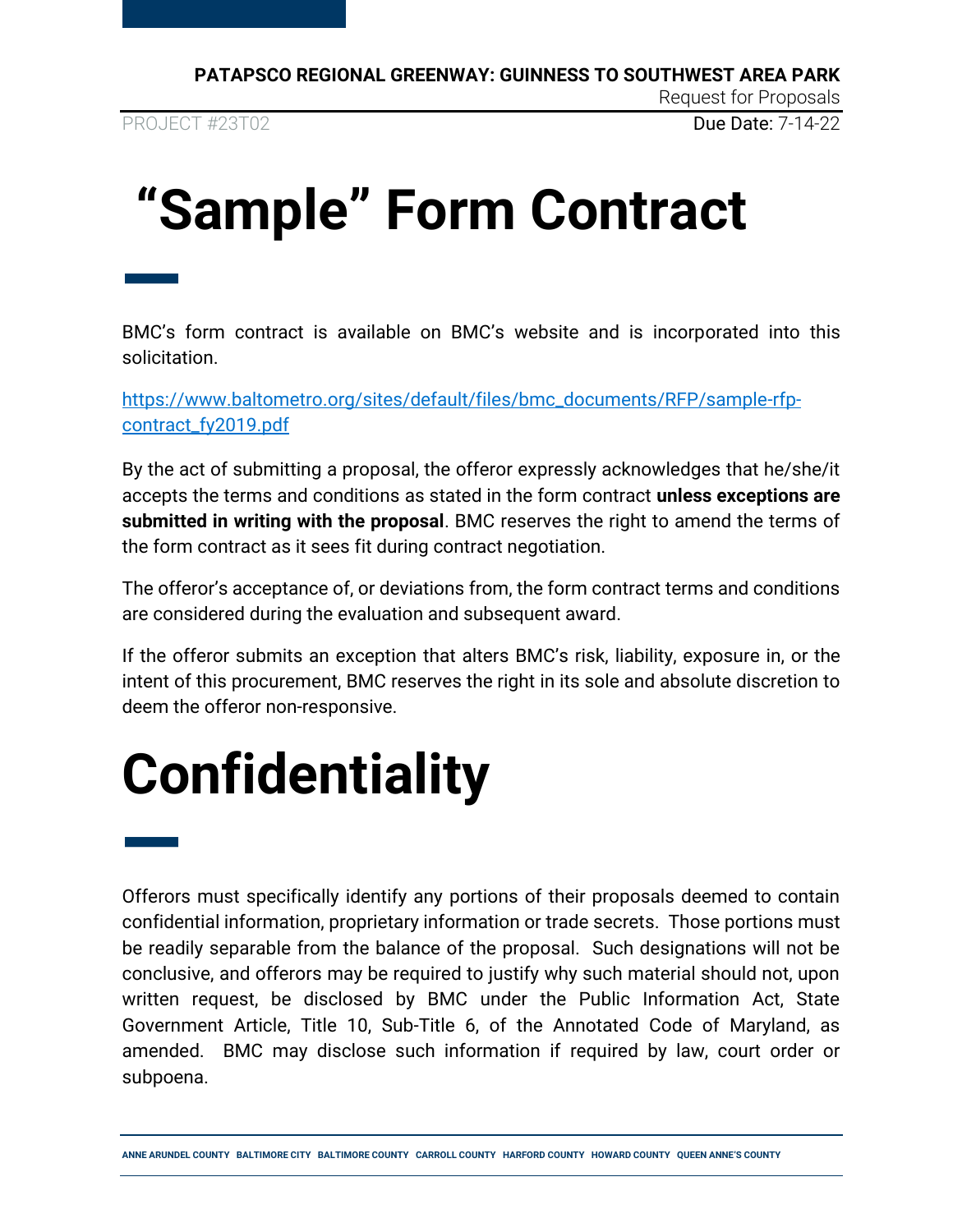**PATAPSCO REGIONAL GREENWAY: GUINNESS TO SOUTHWEST AREA PARK** Request for Proposals PROJECT #23T02 **Due Date: 7-14-22** 

# <span id="page-18-0"></span>**Maryland Registration/Qualification Requirements**

— BMC requires vendors to register or qualify to do business with Maryland Department of Assessments and Taxation (SDAT) in accordance with the Annotated Code of Maryland, Corporations and Associations Article: §2-102 Formation generally, §7-202 Registration to do interstate and foreign\* business, and/or §7-203 Qualification to do intrastate business.

For information on registering or qualifying a corporation, LLC, LLP or LP, call SDAT at 410-767-1340. Sole Proprietors and General Partnerships should call 410-767-4991 or you may download the SDAT forms at <http://www.dat.state.md.us/Pages/sdatforms.aspx>

The successful offeror may be required to submit a Good Standing Certificate (also known as "Certificate of Status") issued by SDAT within 10 days of being notified of potential award.

(\*Note: "a corporation, association, or joint-stock company organized under the laws of the United States, another state of the United States, a territory, possession, or district of the United States, or a foreign country," Md. Code Ann., Corporations & Associations, §1-101.)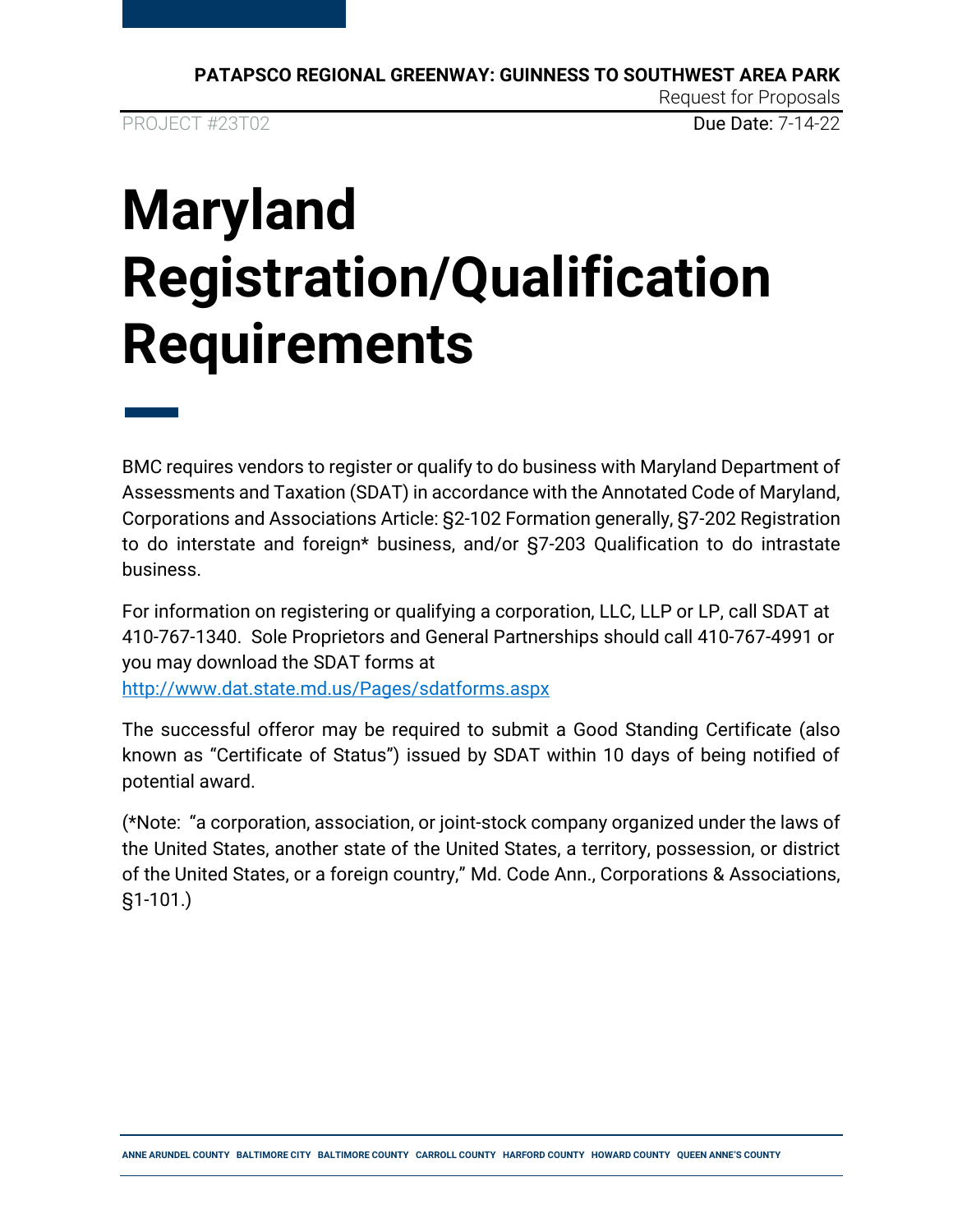### <span id="page-19-0"></span>**Mandatory Statements**

### <span id="page-19-1"></span>**Public Information Act Notice**

—

Offerors should give specific attention to the identification of those portions of their proposals they deem to be confidential, proprietary information or trade secrets and provide any justification why such materials, upon request, should not be disclosed.

#### <span id="page-19-2"></span>**Disadvantaged Business Enterprise Notice**

Disadvantaged business enterprises (DBEs) are encouraged to respond to this solicitation. It is the intent of BMC that certified minority business enterprises and subcontractors be given the opportunity to submit proposals to this RFP and will not be subject to discrimination on the basis of race, color, sex, or national origin in consideration for an award.

All selected contractors will be required to abide by the DBE Program of the Baltimore Regional Transportation Board (BRTB). The DBE Program may be found on BMC's website.

### <span id="page-19-3"></span>**Disadvantaged Business Enterprise Subcontract Participation Goal**

The Baltimore Metropolitan Council hereby notifies all offerors that in regard to any contracts entered into pursuant to this advertisement, MBEs and WBEs will be afforded full opportunity to submit expressions of interest in response to this notice and will not be subject to discrimination on the basis of race, color, sex or national origin, in consideration for an award.

It is the goal of BMC that certified businesses participate in all competitively bid federalaid contracts. A DBE subcontract participation **goal of 26.2 percent** of the total contract amount has been established for this procurement. Offerors must make a good faith effort to meet this goal in order to receive appropriate consideration.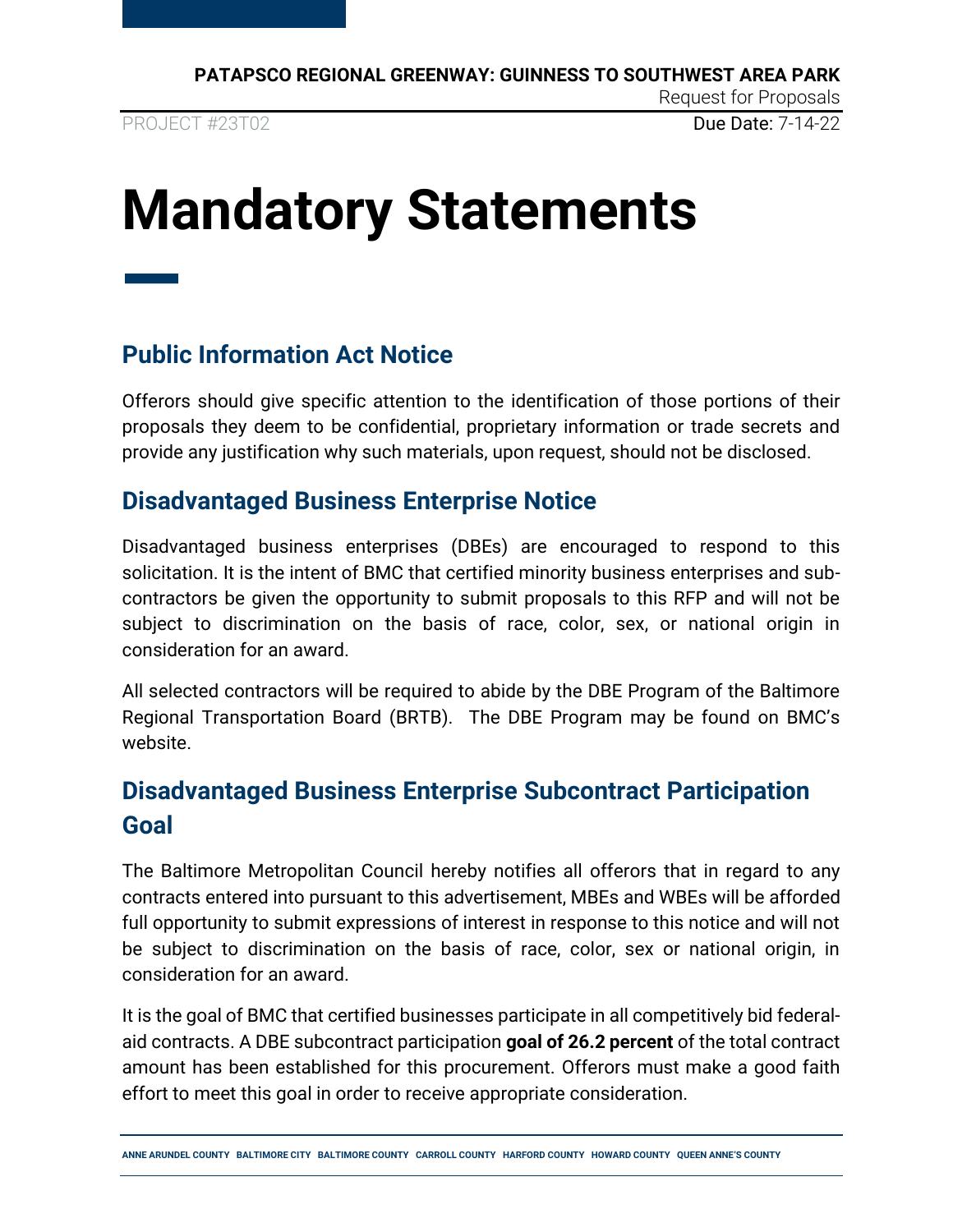PROJECT #23T02 **Due Date: 7-14-22** 

Request for Proposals

The offeror can demonstrate that it has made a good faith effort by meeting the goal or by documenting good faith efforts to do so in its proposal. Determination of good faith efforts will be made at the discretion of appropriate BMC staff. All offers submitted in response to this RFP must include a statement specifying the Maryland Department of Transportation (MDOT) has certified the DBE or DBEs utilized to meet this requirement. If the DBE has not been certified by MDOT but has been certified by other state transportation agencies receiving federal funding, the name of the agency should be included in the proposal. BMC reserves the option to accept this certification in lieu of MDOT certification.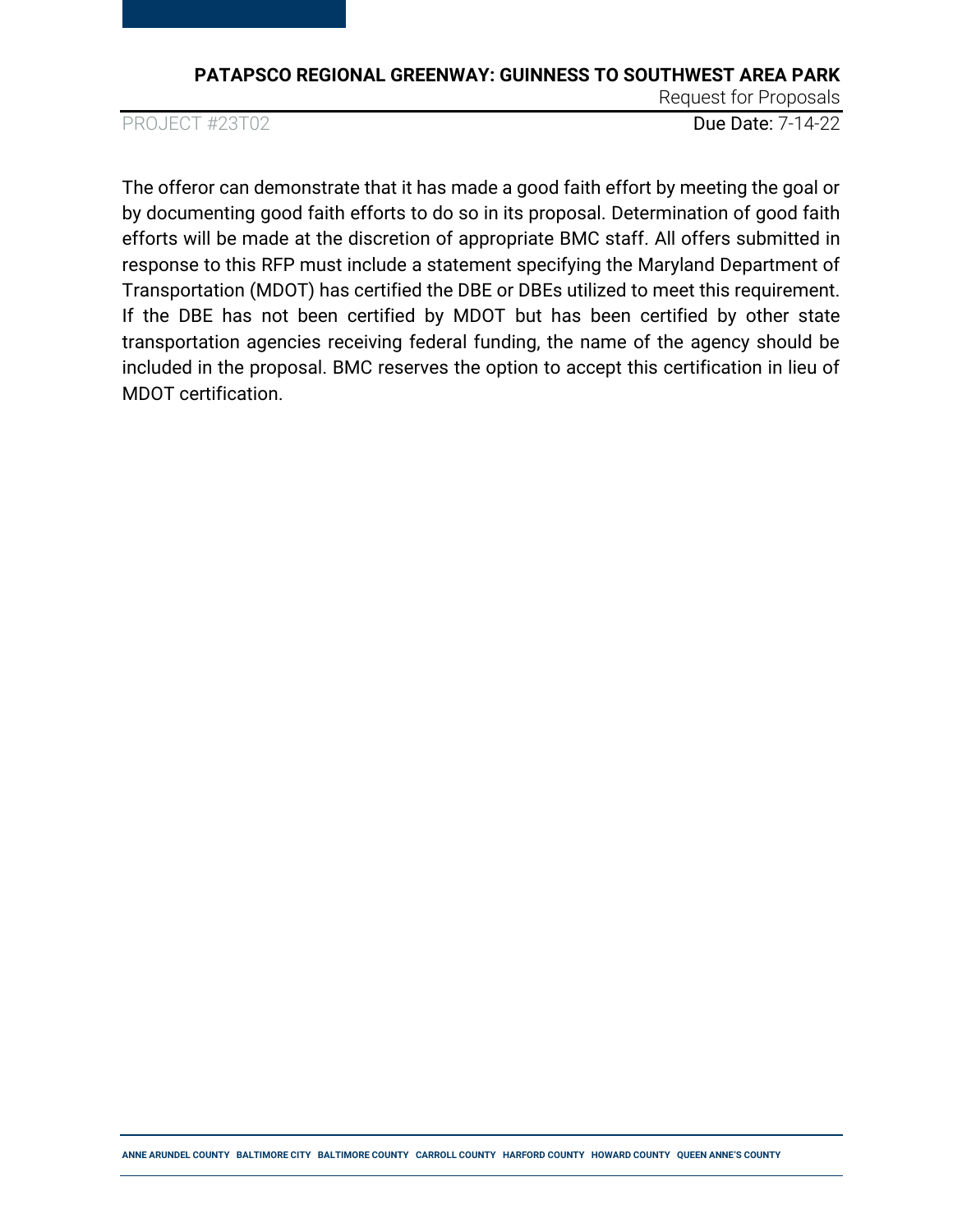PROJECT #23T02 **Due Date: 7-14-22** 

Request for Proposals

## <span id="page-21-0"></span>**Proposal Affidavit**

### — **A. (ANTI-BRIBERY AFFIRMATION). I HEREBY CERTIFY THAT**

(1) I am the (title) and the duly authorized representative of (offeror) and that I possess the legal authority of (offeror) to make this Affidavit on behalf of myself and the offeror for which I am acting.

(2) Except as described in paragraph 3 below, neither I, nor to the best of my knowledge, information, and belief, the above offeror, nor any of its officers, directors, or partners, nor any of its employees directly involved in obtaining contracts with the State or any county, bi-county, multicounty agency or subdivision of the State has been convicted of, or has pleaded nolo contendere to a charge of, or has during the course of an official investigation or other proceeding, admitted in writing or under oath acts or omissions committed after July 1, 1977, which constitute bribery, attempted bribery, or conspiracy to bribe under the provisions of Article 27 of the Annotated Code of Maryland or under the laws of any state or federal government.

(3) State "none" or, as appropriate, list any conviction, plea or admission described in paragraph 2 above, with the date; court official, or administrative body; and the sentence or disposition, if any: .

(4) **I ACKNOWLEDGE THAT** this Affidavit is to be furnished to the Procurement Officer, and may be furnished to the Attorney General pursuant to Sections 16-201, et seq., of the State Finance and Procurement Article of the Annotated Code of Maryland. I acknowledge that if the representations set forth in this Affidavit are not true and correct, the Council may terminate any contract awarded and take any other appropriate action.

**B. (NON-COLLUSION AFFIRMATION). I HEREBY FURTHER AFFIRM** THAT neither I nor, to the best of my knowledge, information and belief, the above firm nor any of its other representatives I here represent have:

(1) Agreed, conspired, connived or colluded to produce a deceptive show of competition in the compilation of the bid or offer being submitted herewith;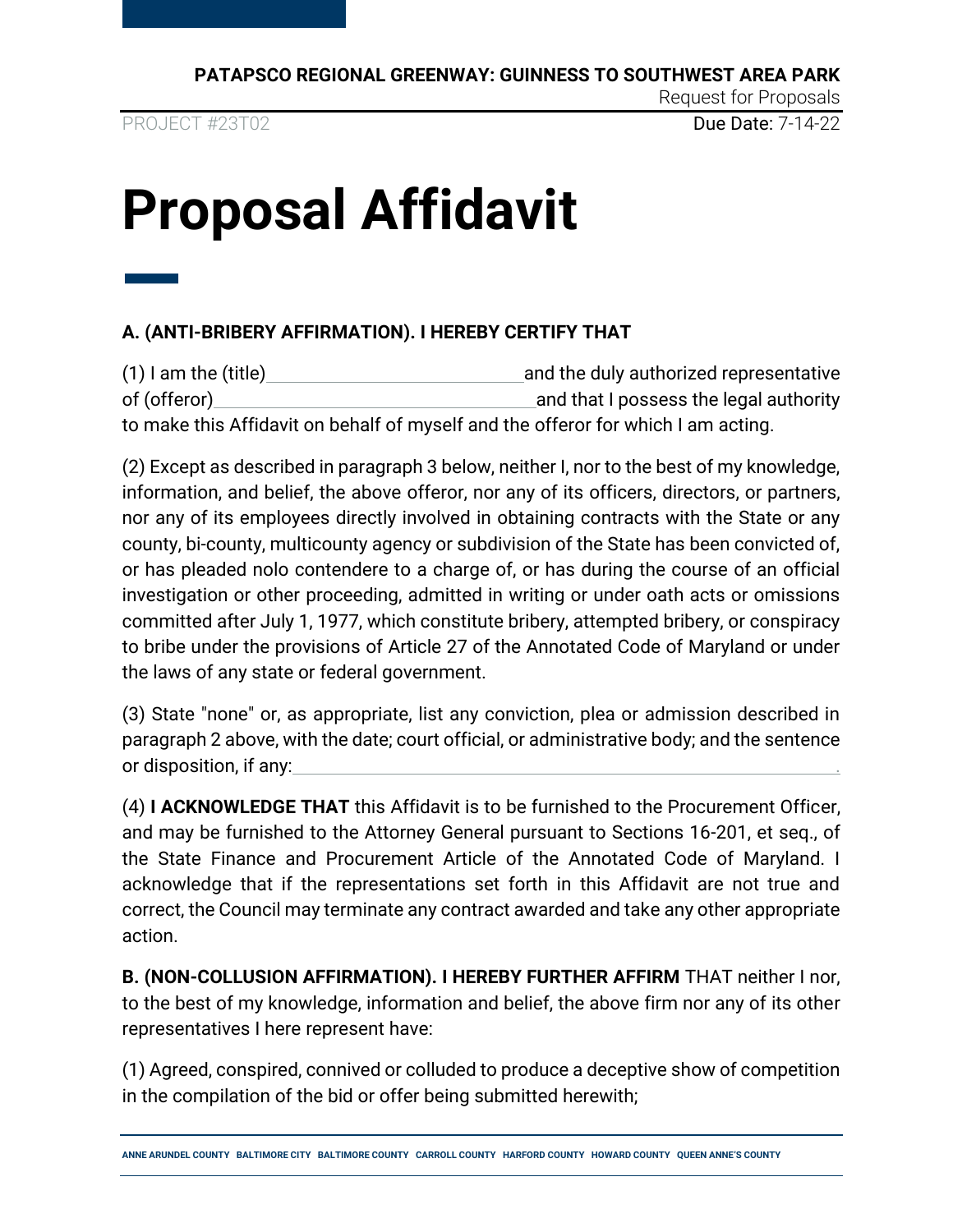PROJECT #23T02 Due Date: 7-14-22

Request for Proposals

(2) In any manner, directly, or indirectly, entered into any agreement, participated in any collusion to fix the bid price or price proposal of the offeror herein or any competitor, or otherwise taken any action in restraint of free competitive bidding in connection with the contract for which the within bid or offer is submitted.

#### **C. (PROCUREMENT AFFIRMATION). I HEREBY FURTHER AFFIRM THAT**

(1) Neither the above business nor, to the best of my knowledge, information, and belief, any officer, controlling stockholders, partner, principal, or other person substantially involved in the contracting activities of the business has in the past five (5) years: (a) been convicted under state or federal statute of a criminal offense incident to obtaining or attempting to obtain or performing a public or private contract, fraud, embezzlement, theft, forgery, falsification or destruction of records, or receiving stolen property; (b) been found civilly liable under state or federal antitrust statutes for acts or omissions in connection with the submission of bids or proposals for a public or private contract; (c) been convicted of any violation of a state or federal antitrust statute; (d) been convicted under the provisions of Title 18 of the United States Code for violation of the Racketeer Influenced and Corrupt Organizations Act, 18 USC Section 1961 et seq.; or (e) the Mail Fraud Act, 18 USC Section 1341 et seq., for acts arising out of the submissions that would constitute grounds for conviction or liability under any statute described above. Also, the undersigned offeror was not founded or established or is not operated in a manner designed to evade the application or defeat the purpose of the Debarment Regulations, COMAR 21.08; is not currently suspended or debarred pursuant to COMAR 21.08 or by the action of any other public entity; and is not a successor, assignee, subsidiary, or affiliate of a suspended or debarred business.

(2) (a) If the affirmation described in subsection (1) cannot be given and debarment proceedings have not been instituted against the business pursuant to COMAR 21.08, indicate the reasons why the affirmation cannot be given, including any conviction or admission described in subsection (1), above, with the date, court and sentence or disposition, if any; the name(s) of the person(s) involved, and their current positions and responsibilities with the business; the activity specified in COMAR 21.08 in which each person was involved; and the details of the person's participation in the activity, including the name(s) of an entity involved and the person's positions and responsibilities with the entity. (Attach additional sheets as necessary.)